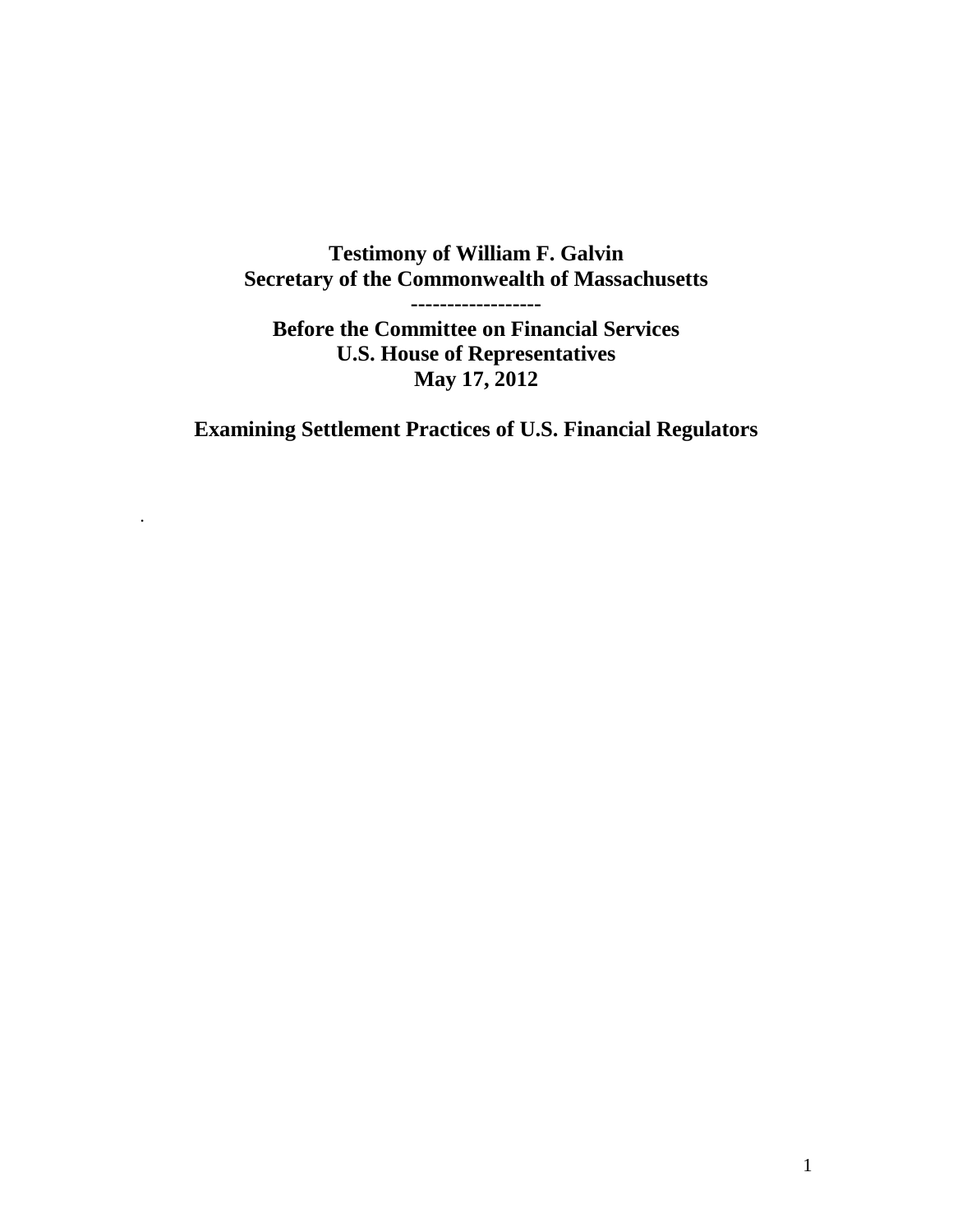Chairman Bachus, Ranking Member Frank, and other members of the Committee, thank you for this opportunity to discuss regulatory settlements in the financial services industry.

I am Bill Galvin, Secretary of the Commonwealth and Chief Securities Regulator of Massachusetts.

Regulation without effective enforcement makes such regulation little more than political rhetoric and, worse, leads to a false sense of financial security for our citizens.

My Securities Division carries out an active program of civil enforcement in order to detect and stamp out securities fraud. These enforcement actions have returned over 400 million dollars directly back to defrauded investors. As our reputation for effective securities enforcement has grown, we have deterred fraud from entering our state – promoters of many stock frauds do not want to risk dealing with our Enforcement Section, and they stay out of Massachusetts.

I have long spoken out against the established pattern in federal settlements of allowing respondents to enter into settlements where they neither admit nor deny the allegations in the administrative complaint for the enforcement action. In 2003, I had the opportunity to testify before a subcommittee of the U.S. Subcommittee on Government Affairs. I said at that time, "too often the guilty neither admit or deny any wrongdoing and routinely promise not to cheat again until they can come up with a more clever method to do what they just said they would not do again."

I repeat these words today with even a greater sense of urgency as events of recent days have shown.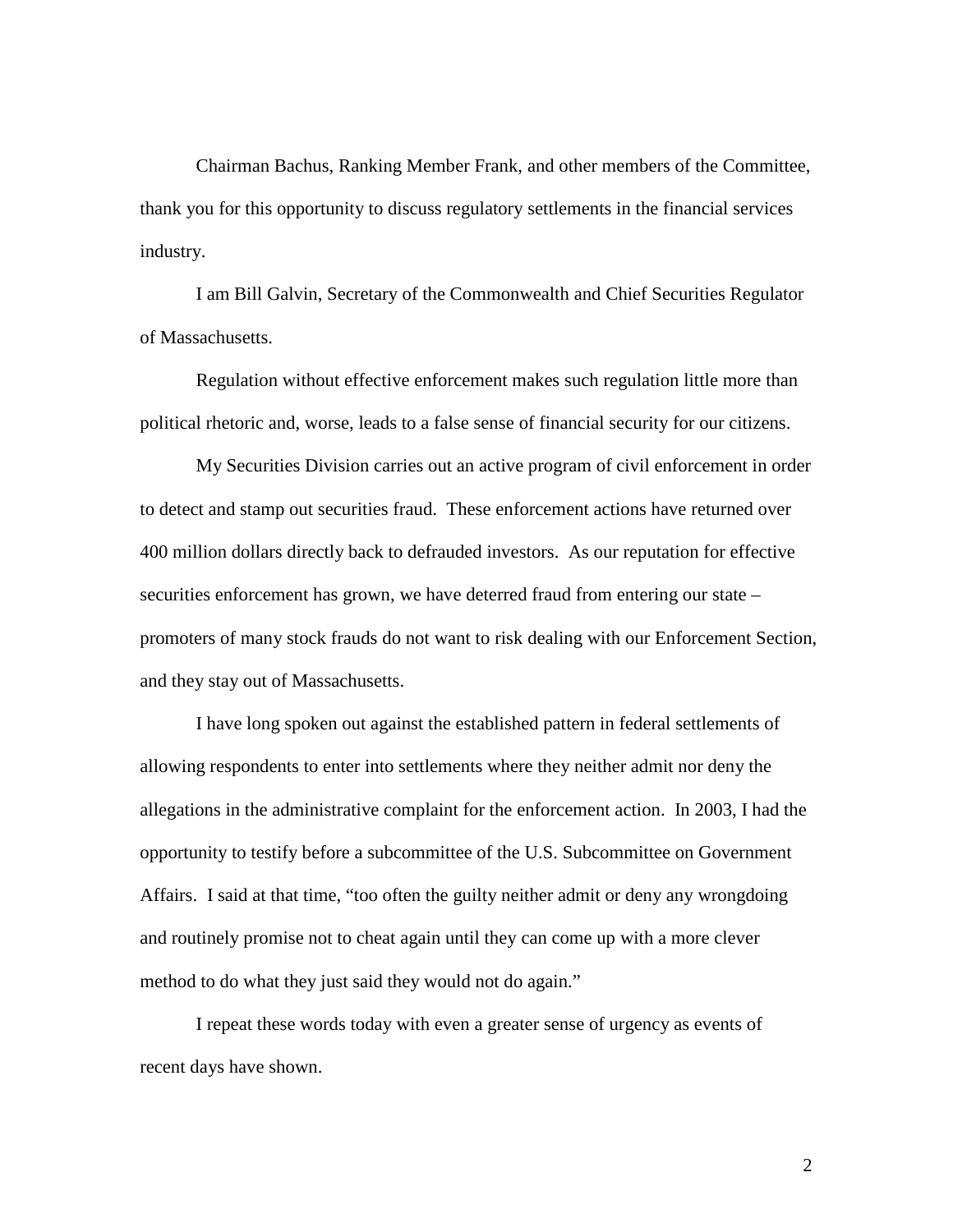One of the priorities of the Securities Division is that firms and persons that have violated laws should be required to acknowledge what they have done. Permitting a firm to enter into a settlement where it pays a fine, but neither admits nor denies that it has done anything wrong, permits that firm to avoid basic culpability for its actions. In some instances, we have seen firms enter into regulatory settlements, pay large fines, and also issue press releases stating that the firm settled the matter in order to "avoid the distractions" created by prolonged litigation. Permitting firms to take this kind of posture allows the firms to avoid acknowledging their misconduct and permits such firms to publicly take the stance that such settlements are part of business as usual.

If we intend to reform the worst practices in the financial industry, then the firms that have violated the law must acknowledge that what they have done is wrong.

The settlement of enforcement actions involves the evaluation and balancing of many factors. Settling a case is a dynamic process that requires considerable skill and persistence. In many cases, there is a thin line between arriving at a satisfactory settlement and failing to reach any settlement at all.

In determining the resolution of any case, the Massachusetts Securities Division gives the highest priority to the protection of investors. We do not pursue or resolve cases to enhance our prestige. Acting in the public interest and protecting retail investors are our paramount concerns.

## **Restitution and Other Remedies**

However, in many cases, the best resolution we can achieve is to require an issuer of securities or securities broker to repay defrauded investors and make them whole.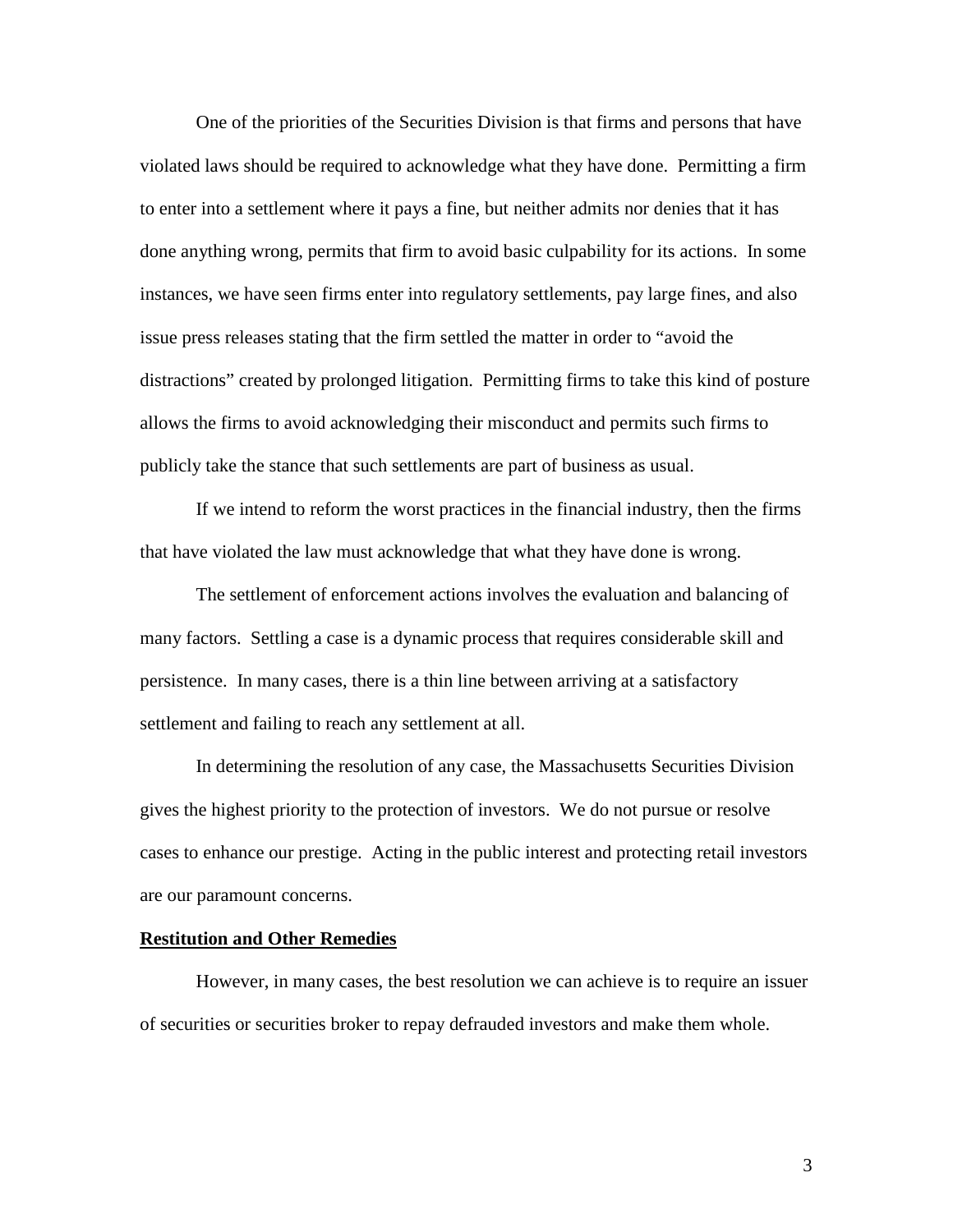One of the greatest satisfactions of my role is getting restitution for investors, and preventing the operators of financial frauds from simply walking away from their victims with their ill-gotten profits. Obtaining such restitution for investors means that they will be able to recoup their financial nest eggs: they will be able to cover college costs, they will be able to fund their retirements, or they will have the funds needed to pay the costs of long-term care. When we have obtained restitution for investors, in many cases we have saved them from financial ruin.

Our enforcement actions also seek other sanctions and remedies. We have imposed significant fines designed to deter future violations of the law and to serve as a warning to the industry that misconduct will not be tolerated.

In 2011, the Division settled the Goldman Sachs "analyst huddles" case, which involved the practice of Goldman Sachs giving its best research recommendations to preferred customers in order to attract more business from those customers. This practice gave some Goldman customers unfair advantages over other customers. Goldman settled the case by agreeing to reform its practices and by paying a 10 million dollar fine. In the settlement, Goldman admitted the factual allegations in the Consent Order, which we believe will deter Goldman and other firms from engaging in the same sorts of conflicts in the future.

Massachusetts participated in a national settlement of cases relating to improper sales of auction rate securities by three major brokerage firms. In that settlement we prioritized restitution: the firms neither admitted nor denied the facts that were alleged, but the firms agreed to repurchase those securities from investors, paying 19.6 billion dollars in restitution.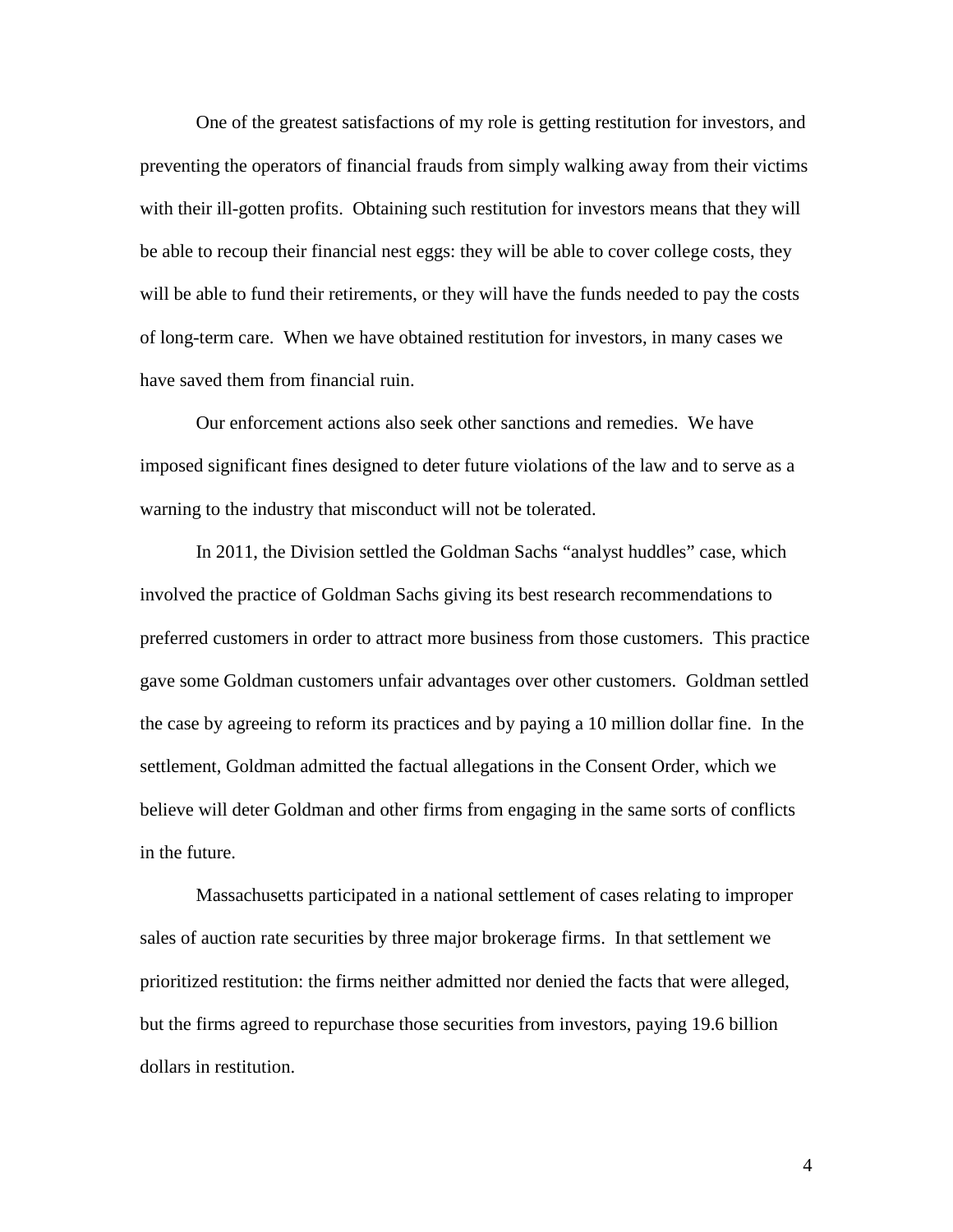In the Securities Division's case against Fairfield Greenwich, a Madoff feeder fund, the respondents did not admit or deny the facts that were alleged. However, in that settlement, Fairfield Greenwich again agreed to make full restitution to Massachusetts investors. We gave high priority to getting restitution for investors in order to protect their interests in a situation that was rapidly deteriorating.

Between 2003 and 2012, total investor restitution of \$404,037,375 was paid directly to investors in Securities Division cases. This does not include amounts paid in the multi-state settlement of the auction rate securities cases.

We have also suspended or revoked the licenses of bad actors in the securities industry. We have required firms to adopt remedial measures and special supervision procedures to address compliance problems.

## **Balancing Policy Factors in Settlements**

The Securities Division must consider an array of factors in negotiating the settlement of an enforcement action.

The key factor is whether we can get restitution for investors and the amount of that restitution. We also give high priority to requiring that the respondent broker or firm admit the wrongdoing that led to the enforcement action.

We do consider other factors as well. Often, we can make a strong statement to the marketplace and deter others from violating the law if we can settle a case quickly and decisively. Collecting significant civil fines can affect the bottom lines of these firms and can deter other potential violators. Because our agency has limited resources, a good settlement will free those resources to pursue other complaints.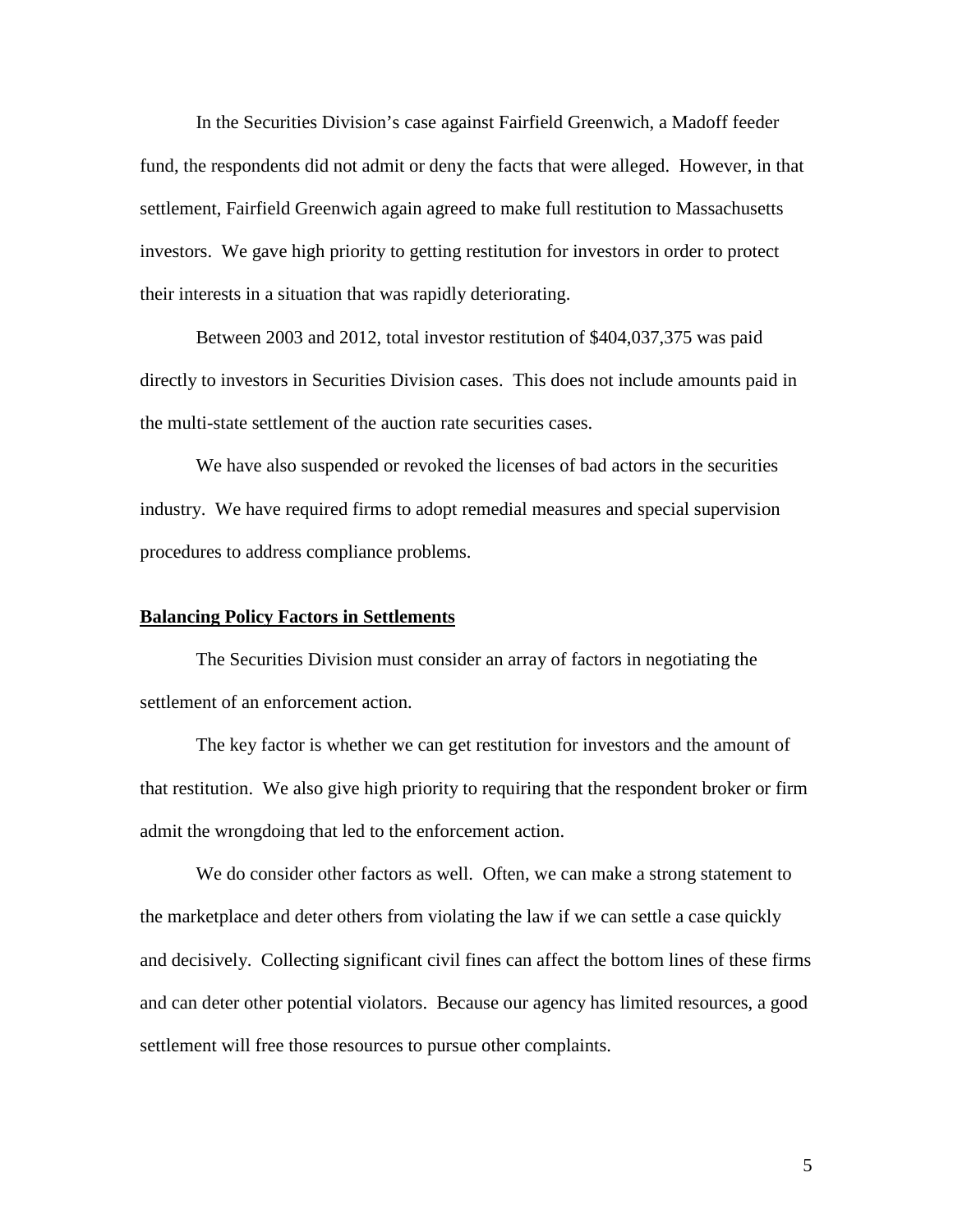In settlement negotiations, we always seek to settle on strong terms and to make investors whole.

The Massachusetts Securities Division analyzed the 82 Consent Orders (settlements) it has entered into from 2003 to the present.

Based on this analysis, the respondents admitted to the facts that the Securities Division alleged in its administrative complaint in more than 40% of the cases.

The Securities Division places a high priority on getting restitution for defrauded investors. This results in a clear variation in the number of respondents who admit to facts in cases where restitution is paid, and in those cases where no restitution is paid. Restitution was paid in connection with 42 consent orders, a majority of settlements. In the cases where no restitution was paid, nearly half of respondents admitted to the alleged facts.

### **Judicial Review**

While the courts play an important role in overseeing civil cases filed by the SEC and in approving settlements of those cases, the courts must not second guess SEC settlement policy. I have spoken out to urge the SEC to be more assertive in the area of requiring respondents to admit wrongdoing. I continue to believe this is a valuable tool to enforce the securities laws in a meaningful way.

This hearing addresses the recent rejection of a proposed settlement between the SEC and Citigroup by Judge Rakoff, of the Southern District Court in New York. Judge Rakoff's rejection of the settlement is being appealed by both parties, and the District Court proceeding is stayed. Judge Rakoff raised important and valuable questions about the settlement. The Judge particularly questioned why Citigroup should be able to settle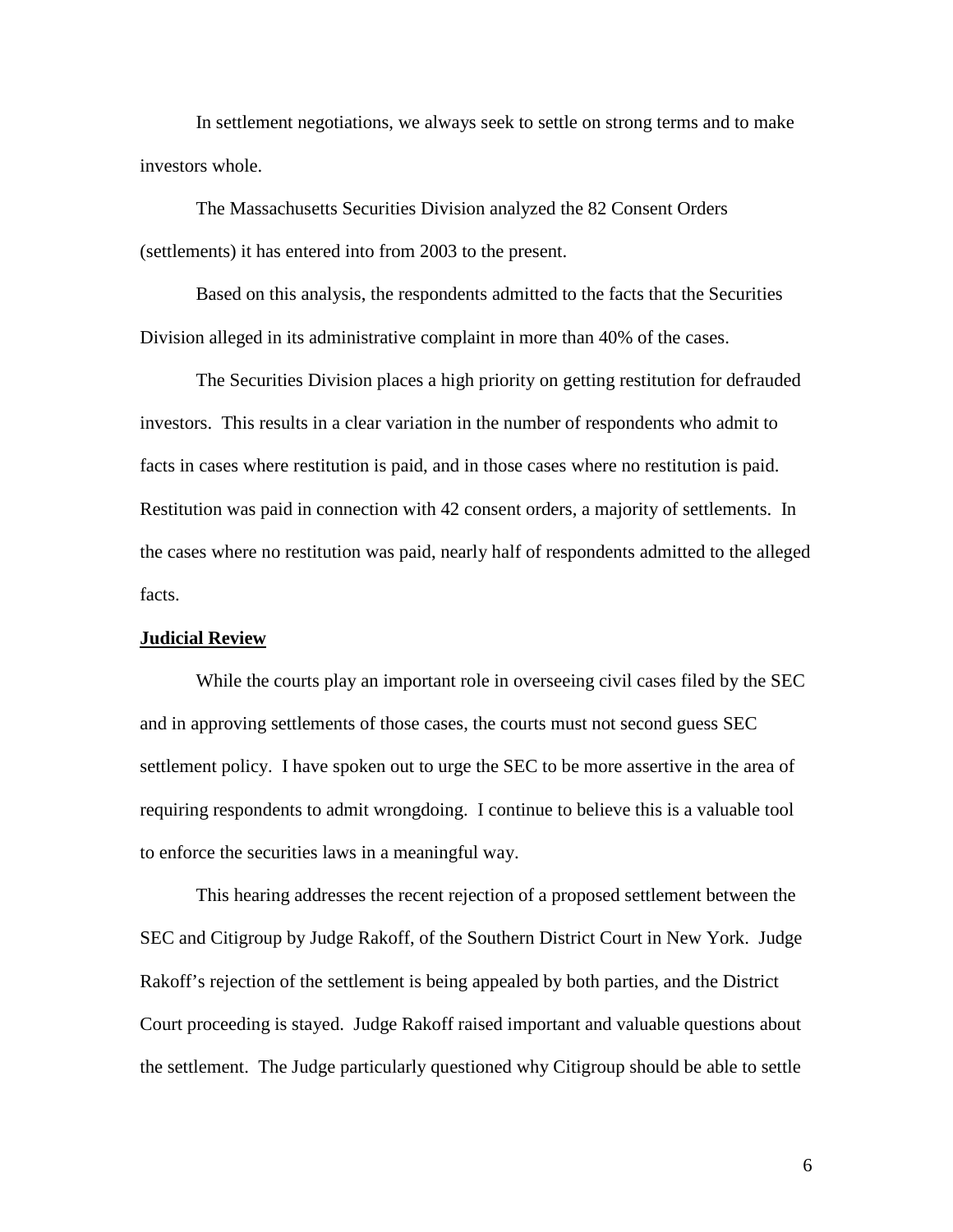very serious charges without any requirement that they admit what they had done. While many of the Judge's concerns were valid, by rejecting the settlement, he inappropriately substituted his own assessment of those issues for the assessment made by the SEC.

The SEC must maintain its independence on these issues. Those who in this case champion this Judge's view of this settlement should remember that once SEC independence is compromised, a different Judge in another case could weaken SEC settlement terms. As an executive agency, in the absence of obvious error, the SEC must be able to decide which matters to investigate, which cases to litigate, which charges to bring, and the terms of any settlements.

As the head of a securities regulatory agency, I understand the complex factors that go into the terms of a settlement. These include: limited agency resources, the anticipated testimony of witnesses, potentially uncertain issues of case law, the potential dissipation of funds available for restitution, and the activity of other regulators. Weighing these factors is the particular province of a regulatory agency –it will not serve the public interest or protect investors to permit courts to reject regulatory settlements based on a judge's sense that he would not have made the decisions that the regulatory agency made.

### **The Value of Requiring Admissions**

Through my past public statements and through the way that the Massachusetts Securities Division handles its cases, my Office has taken a strong stand that persons and companies that have violated the law should admit what they have done. Dealing with other people's funds is a position of trust. Anyone who violates that trust should expect to be appropriately punished for violating the law – this includes a requirement to admit